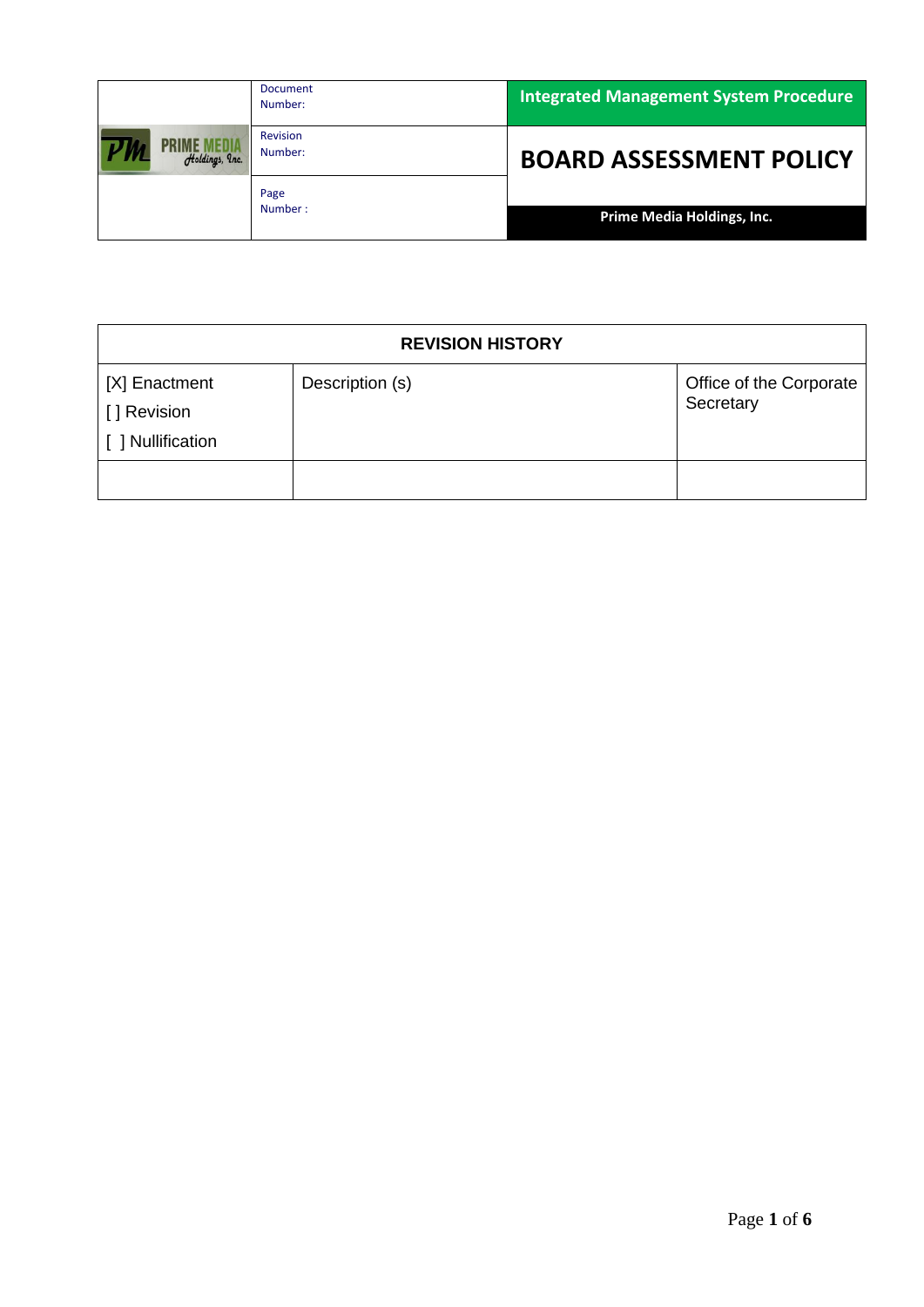|                | <b>Document</b><br>Number: | <b>Integrated Management System Procedure</b> |
|----------------|----------------------------|-----------------------------------------------|
| Holdings, Inc. | <b>Revision</b><br>Number: | <b>BOARD ASSESSMENT POLICY</b>                |
|                | Page<br>Number:            | Prime Media Holdings, Inc.                    |

### **1.0 POLICY STATEMENT**

In line with corporate governance best practices, and to comply with various provisions on Assessing Board Performance as contained in the Company's 2020 Revised Corporate Governance Manual dated 9 July 2020<sup>1</sup> in relation to Securities and Exchange Commission (SEC) Memorandum Circular (MC) No. 24, Series of 2019, otherwise known as the "Code of Corporate Governance for Public Companies and Registered Issuers", the Board of Directors (hereinafter the "**Board**") of **Prime Media Holdings, Inc.** (hereinafter the "**Company**"), hereby formalizes this **Board Assessment Policy** (the "**Policy**") and the attached assessment forms and/or questionnaires, all of which may be adopted by the Company's subsidiaries.

The Policy is adopted in line with the Company and the Board's commitment to sustaining good corporate governance and continuous efforts to improve, identify, and address any gaps in its structure, policies, and functioning. The Board recognizes the importance of formally assessing how effectively it is performing its role relative to the Company's and its own objectives and goals. The Policy is in line with this premise that the Board shall conduct an annual Board performance assessment.

### **2.0 OBJECTIVE**

The objectives of the Policy are to enable the Board to:

- **2.1** Periodically identify opportunities to implement more effective procedures and structures to improve Board functioning, operations, and performance and determine gaps in current Board practices and introduce appropriate remedial measures;
- **2.2** Obtain important feedback and views from the members of the Board which will collectively form part of Company's overall strategy, performance and/or future directions or endeavors;
- **2.3** Identify where support functions of areas such as the Office of the Corporate

<sup>&</sup>lt;sup>1</sup> Section 6. Assessing Board Performance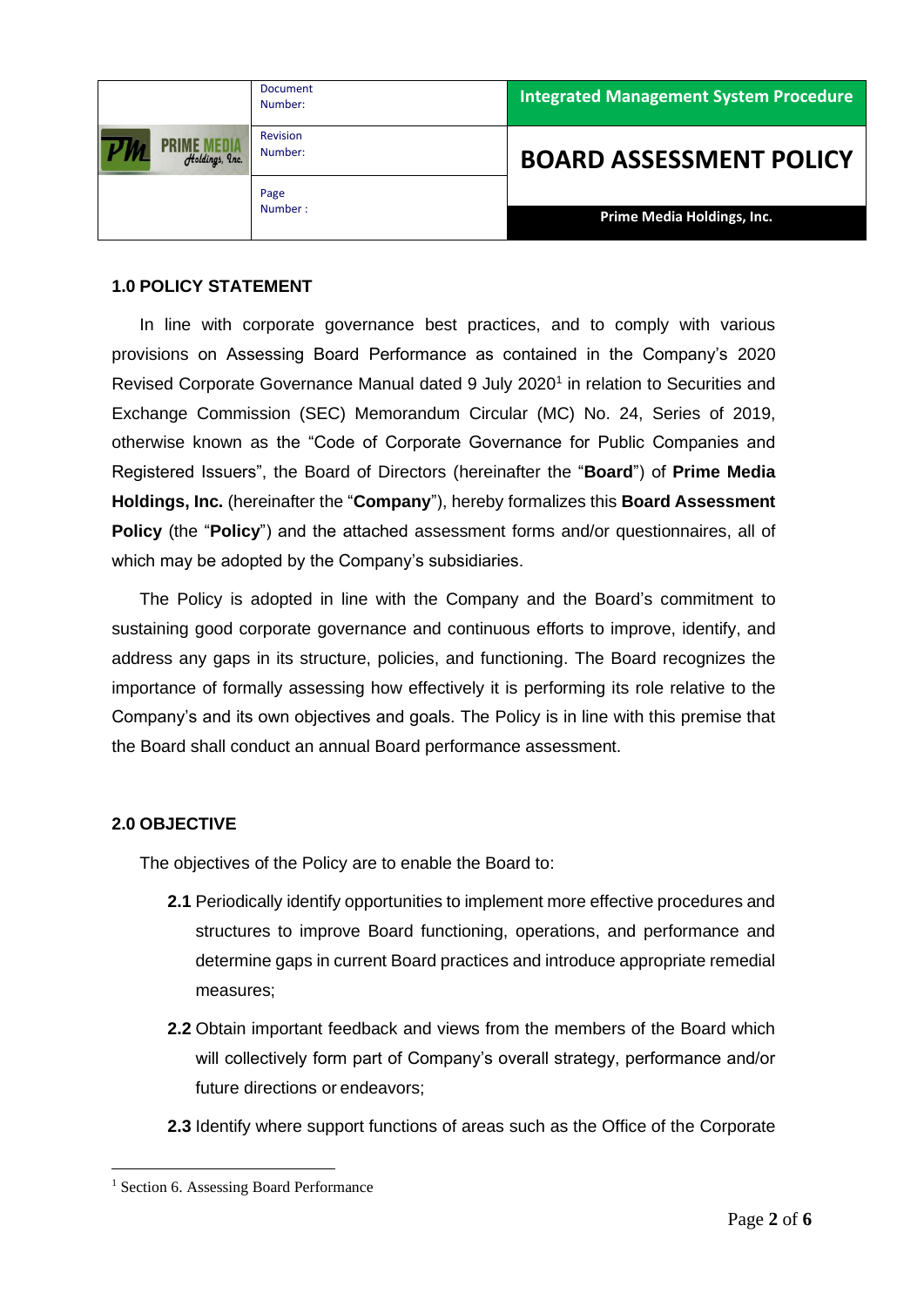|                                      | <b>Document</b><br>Number: | <b>Integrated Management System Procedure</b> |
|--------------------------------------|----------------------------|-----------------------------------------------|
| <b>PRIME MEDIA</b><br>Holdings, Inc. | <b>Revision</b><br>Number: | <b>BOARD ASSESSMENT POLICY</b>                |
|                                      | Page<br>Number:            | Prime Media Holdings, Inc.                    |

Secretary and Board Committees can be enhanced to support overall Board functioning and governance.

### **3.0 SCOPE**

The Policy has been framed with an objective to ensure individual directors of the Company ("**Directors**") and the Board as a whole, work efficiently and effectively in achieving their functions, duties and responsibilities, for the benefit of the Company and its stakeholders. Accordingly, the Policy provides guidance on the annual performance evaluation, of:

- (i) The Individual Directors (including the Chairperson and Independent Directors of the Company ("**Independent Directors**"));
- (ii) the Board as a whole; and
- (iii) the various committees of the Board ("**Board Committees**").

## **4.0 AUTHORITY AND RESPONSIBILITIES**

**4.1** Unless a different methodology is approved by the Board, the Company adopts self-assessment as its performance evaluation methodology of choice given the size, industry, and nature of its operations. Each individual Director will be requested to complete a standard self-assessment as follows:

| <b>Performance</b><br><b>Evaluation</b>                  | Self -<br><b>Assessment</b> | <b>Evaluated By</b>        | <b>Forms and</b><br><b>Criteria</b> |
|----------------------------------------------------------|-----------------------------|----------------------------|-------------------------------------|
| <b>Board of Directors</b>                                |                             | Each Individual Director/s | See Annex A                         |
| <b>Board Chairman and</b><br><b>Individual Directors</b> |                             | Each Individual Director/s | See Annex A                         |
| <b>Board Committees</b>                                  |                             | Members of Committee Only  | See Annex B                         |

**4.2** The Office of the Corporate Secretary will administer and coordinate the accomplishment and completion of the assessment forms and/or questionnaires, and shall keep all the accomplished forms and related records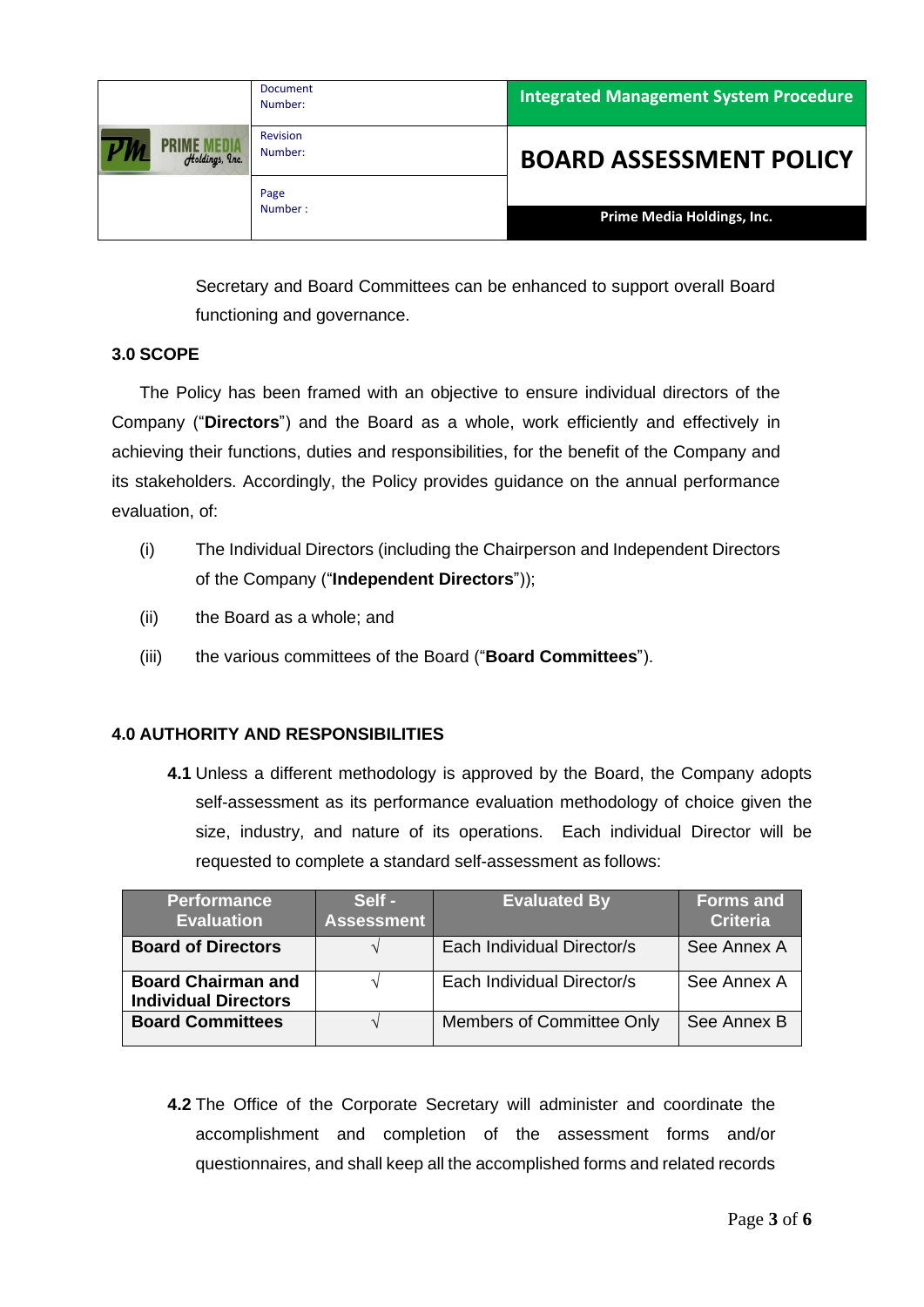|                | <b>Document</b><br>Number: | <b>Integrated Management System Procedure</b> |
|----------------|----------------------------|-----------------------------------------------|
| Holdings, Inc. | Revision<br>Number:        | <b>BOARD ASSESSMENT POLICY</b>                |
|                | Page<br>Number:            | Prime Media Holdings, Inc.                    |

for a period of no less than three (3) years from date of assessment.

- **4.3** The performance evaluation shall be completed on an annual calendar year (e.g., January 1 – December 31) basis.
- **4.4** Individual members of the Board and the Board Committees shall accomplish respective Self-Assessment Questionnaires attached as **Annexes A, B, and C**. Directors who are members different Board Committees shall accomplish each appropriate questionnaire in connection with the relevant Board Committee.

### **5.0 GUIDELINES**

**5.1 Criteria for Evaluation.** The criteria for evaluation are laid out in the relevant Annexes. These include quantitative questions along with an option to provide qualitative comments. Each of the questions have the following five options:

| <b>Rating</b> | <b>Remarks</b>       |
|---------------|----------------------|
|               | Excellent            |
|               | <b>Above Average</b> |
|               | Average              |
|               | <b>Below Average</b> |
|               | Poor                 |

### **5.2 Process Flow**

The Board Assessment shall be conducted in accordance with the process flow set out below.

- **5.2.1** The Office of the Corporate Secretary ("**OCS**") will provide Individual Directors with the appropriate Self-Assessment Questionnaire/s within the first quarter following the calendar year which is subject of assessment.
- **5.2.2** Accomplished forms shall be signed and forwarded to the Office of the Corporate Secretary within seven (7) calendar days from date of distribution;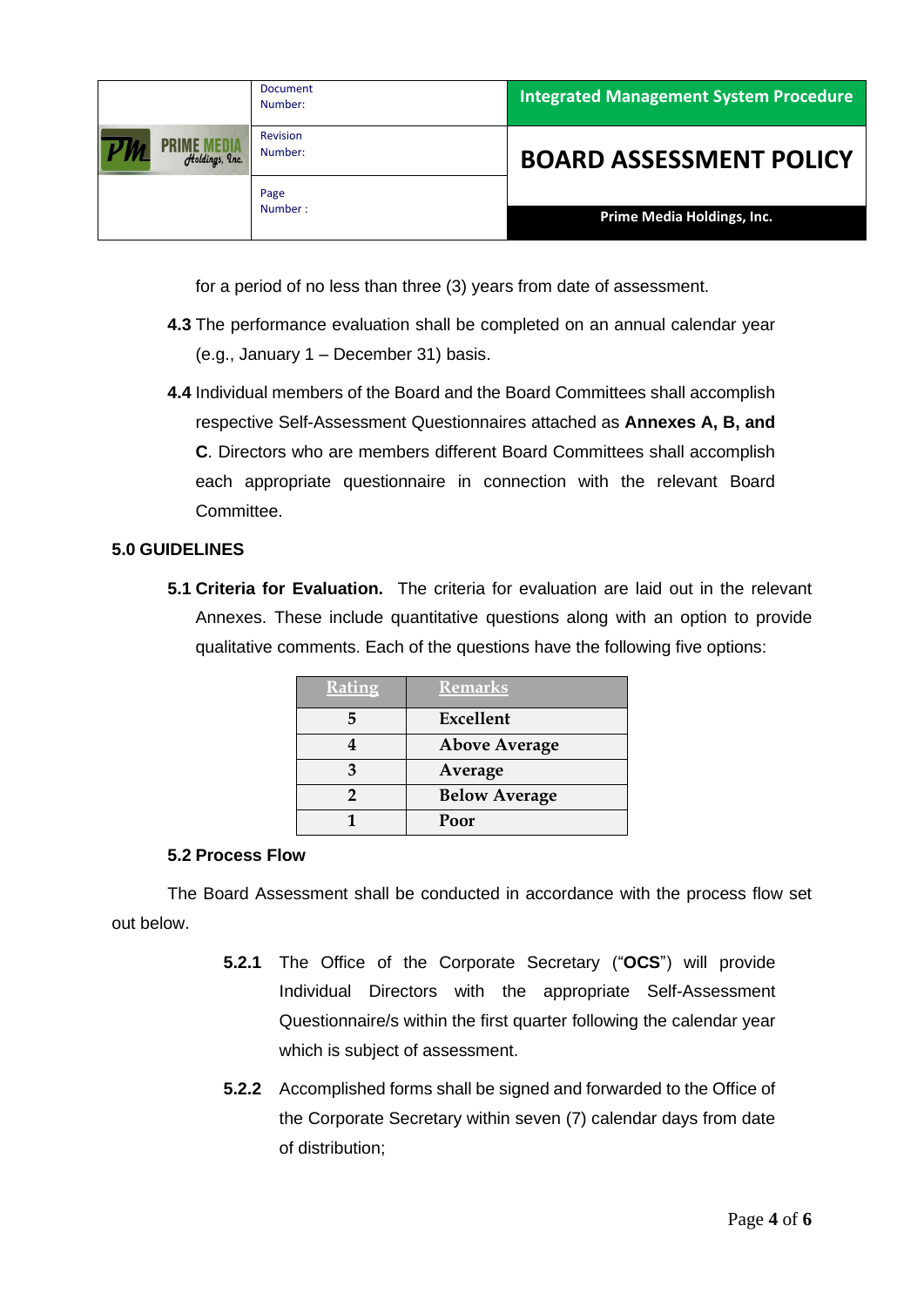|                | Document<br>Number: | <b>Integrated Management System Procedure</b> |
|----------------|---------------------|-----------------------------------------------|
| Holdings, Inc. | Revision<br>Number: | <b>BOARD ASSESSMENT POLICY</b>                |
|                | Page<br>Number:     | Prime Media Holdings, Inc.                    |

**5.2.3** The annual results of the assessment process shall be reported by the Office of Corporate Secretary to, and included in the discussions as needed, during the next regular and/or special meeting of the Audit, Governance, Risk Oversight and Related Party Transactions Committee ("**AGRR Committee**"), for endorsement to the Board.

Within three (3) years from the date of assessment, the Office of the Corporate Secretary may assess the continued efficacy of the adopted methodology and process flow and propose improvements thereof.



# **PROCESS FLOW DIAGRAM**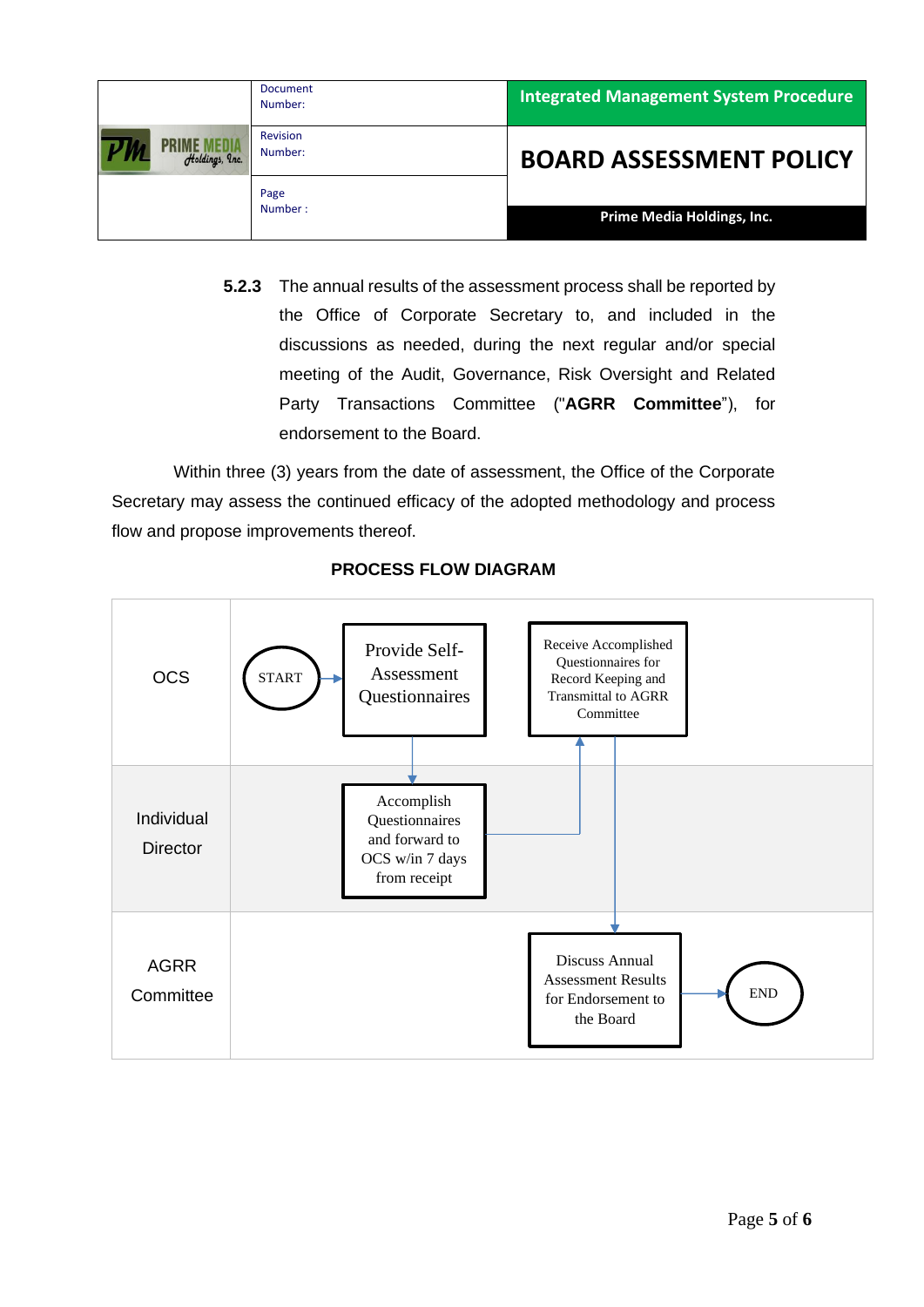|                | <b>Document</b><br>Number: | <b>Integrated Management System Procedure</b> |
|----------------|----------------------------|-----------------------------------------------|
| Holdings, Inc. | <b>Revision</b><br>Number: | <b>BOARD ASSESSMENT POLICY</b>                |
|                | Page<br>Number:            | Prime Media Holdings, Inc.                    |

### **5.3 Policy Review and Amendments**

As performance review is not a static process and requires periodical review, the Audit Governance, Risk Oversight and Related Party Transactions Committee shall review the Policy, at least once in every three (3) year period from date of enactment or adoption. Any changes made in the Policy shall be subject to approval by the Board of Directors of the Company. The Policy may be amended by passing a resolution at a meeting of the Audit Governance, Risk Oversight and Related Party Transactions Committee and confirmed, approved, or ratified by the Board.

### **5.4 Effectivity**

This Policy shall commence immediately upon approval of the Board of Directors.

## **APPROVAL**

| <b>Board</b><br>Endorsed<br>For<br>Approval By: | Board<br>Endorsed<br>For<br>Approval By:                                                         | Endorsed<br>Board<br>For<br>Approval By:               |
|-------------------------------------------------|--------------------------------------------------------------------------------------------------|--------------------------------------------------------|
| (Original Signed)                               | (Original Signed)                                                                                | (Original Signed)                                      |
| <b>Compliance Officer (CO)</b>                  | <b>President / Chief</b><br><b>Executive Officer / Officer</b><br>In Charge<br>(Pres. CEO   OIC) | <b>Chairperson, Audit</b><br><b>Committee</b><br>Date: |
| Date:                                           | Date:                                                                                            |                                                        |

## **Approved by the Board of Directors**

## **On 12 April 2022**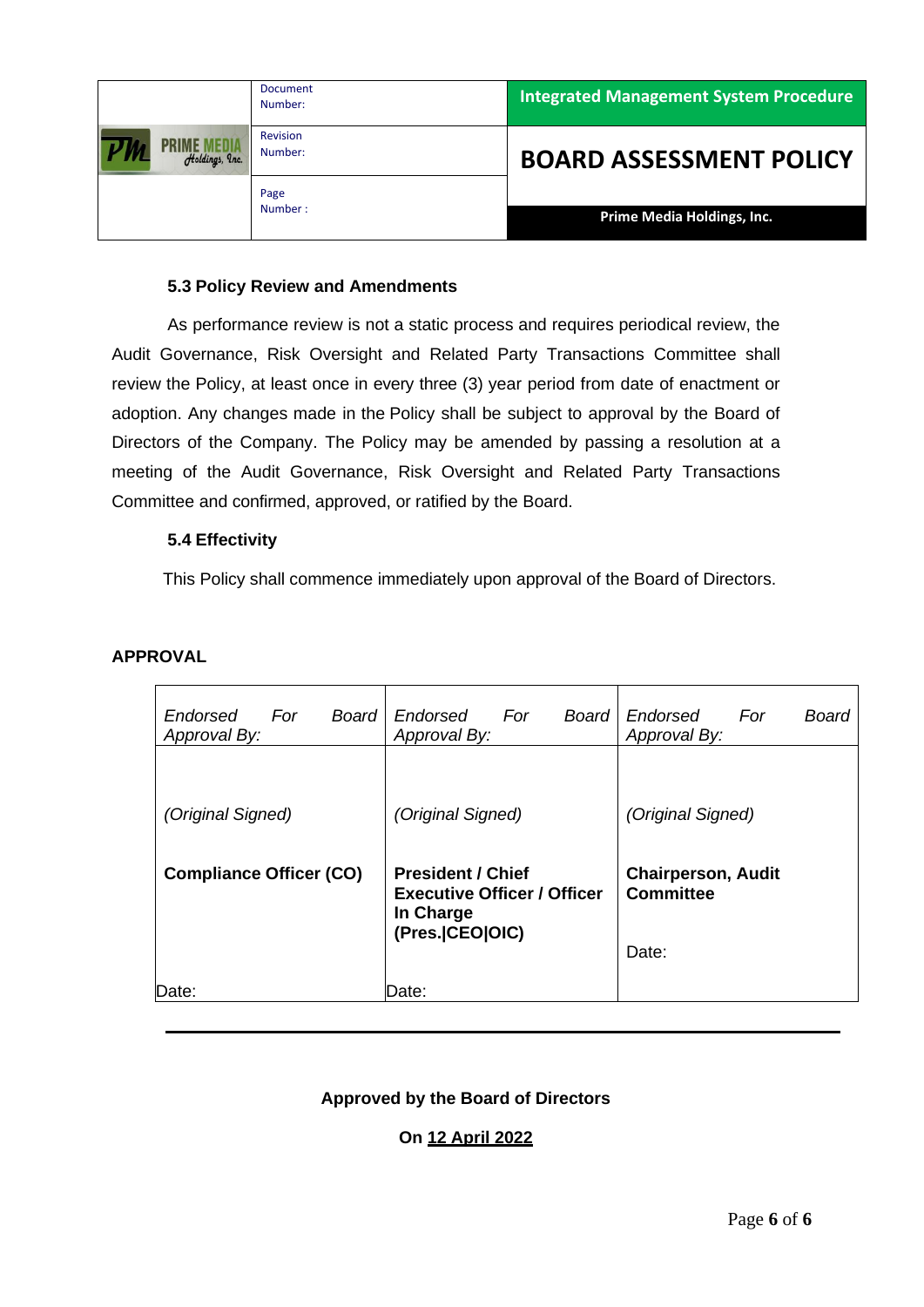### **ANNEX A. Board Self-Assessment As recommended by SEC Memorandum Circular No. 24 Series of 2019**

The following questionnaire is designed to obtain your inputs on the performance and functioning of our Board of Directors (the "Board") during the last calendar year.

The questionnaire is divided into sections. Each section includes a set of statements for which we ask your response on a standard scale [*"Strongly Disagree (1)" "Disagree (2)" "Neutral (3)"; 'Strongly Agree (4); "Strongly Agree (5)"*]. The questions are illustrative of priority areas for feedback but you are invited to provide input on all aspects of Board functioning not otherwise taken into account in the questionnaire. Space for written comments is included at the end along with a

request for any suggestions you have about the evaluation process.

You may complete this document by adding your responses electronically and emailing it **OR** by writing on a hard copy and mailing or scanning it back to the Office of the Corporate Secretary using the following email addresses:

We would very much appreciate your completing the questionnaire within seven (7) calendar days after receipt or no later than [month/day/year].

\_\_\_\_\_\_\_\_

Thank you very much for your assistance.

# Director's Name: Period Covered:

Dear Board Director,

Please find below the self-assessment worksheet to be rated based on a 1 to 5 scaling as follows:

| <b>Rating</b> | <b>Remarks</b>           |
|---------------|--------------------------|
| 5             | <b>Strongly Agree</b>    |
|               | Agree                    |
|               | <b>Neutral</b>           |
| 2             | <b>Disagree</b>          |
|               | <b>Strongly Disagree</b> |

Kindly put a check under your score in the "RATING" column below. A REMARKS column is also provided if have further comments to the one initially stated.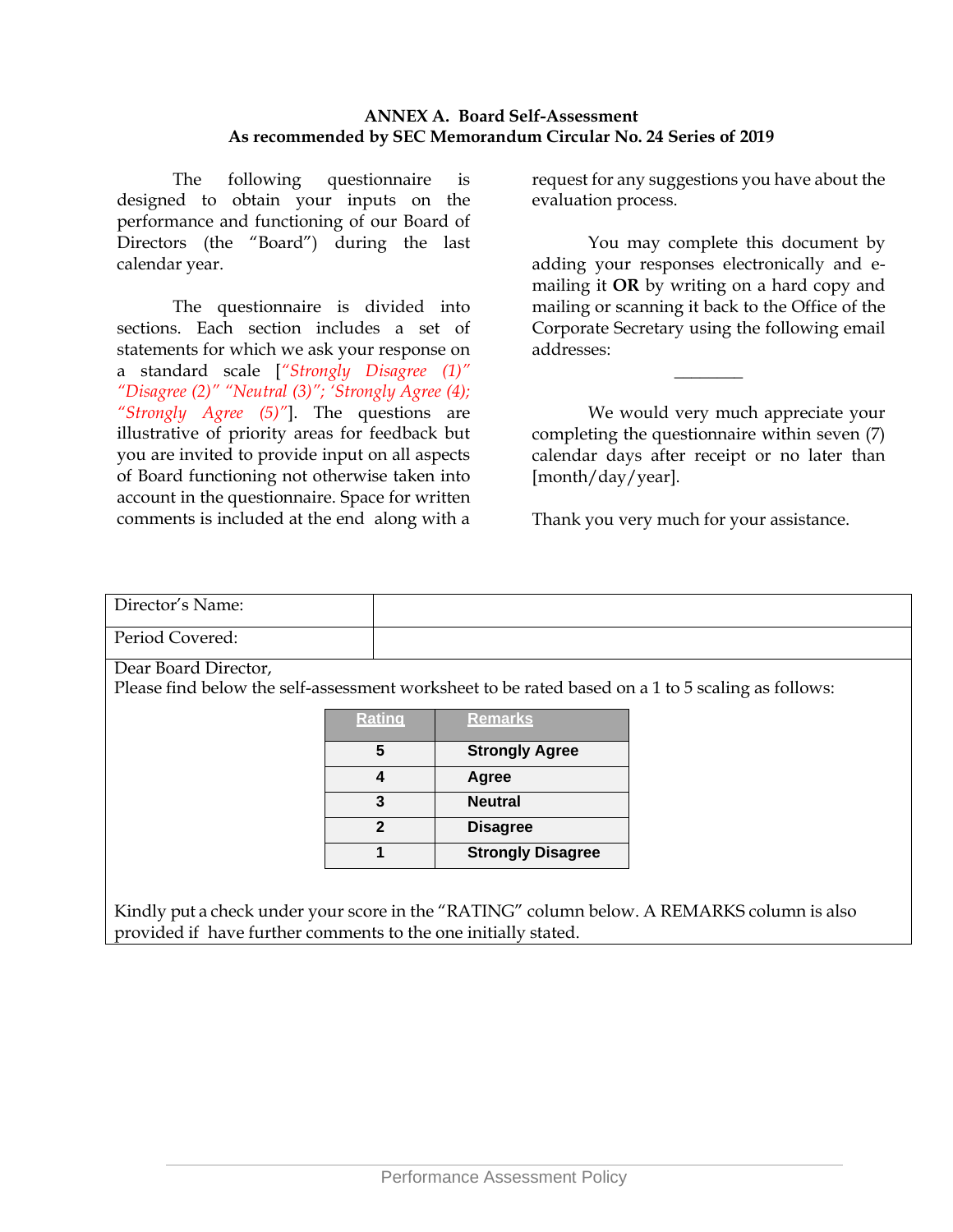|                | <b>Document</b><br>Number: | <b>Integrated Management System Procedure</b> |
|----------------|----------------------------|-----------------------------------------------|
| Holdings, Inc. | Revision<br>Number:        | <b>BOARD ASSESSMENT POLICY</b>                |
|                | Page<br>Number:            | Prime Media Holdings, Inc.                    |

# **BOARD OF DIRECTORS (1/3)**

| <b>Leading Practices and Principles on</b>                           |                   |  | <b>Rating</b>  |                     |         | <b>Remarks</b> |  |
|----------------------------------------------------------------------|-------------------|--|----------------|---------------------|---------|----------------|--|
| <b>Good Corporate Governance</b>                                     |                   |  |                |                     | $(1-5)$ |                |  |
| <b>Structure</b>                                                     | $1\quad 2\quad 3$ |  | $\overline{4}$ | -5                  |         |                |  |
| 1. The Board has a mix of directors with the appropriate skills,     |                   |  |                |                     |         |                |  |
| knowledge and experience to enable them to effectively participate   |                   |  |                |                     |         |                |  |
| in Board deliberations.                                              |                   |  |                |                     |         |                |  |
| 2. The Board has a process of selection that ensures an appropriate  |                   |  |                |                     |         |                |  |
| mix of directors and officers who can perform competently and        |                   |  |                |                     |         |                |  |
| professionally and add value to the Company.                         |                   |  |                |                     |         |                |  |
| 3. The powers, roles, responsibilitiesand accountabilities between   |                   |  |                |                     |         |                |  |
| the Board and management are clearly defined, segregated, and        |                   |  |                |                     |         |                |  |
| understood.                                                          |                   |  |                |                     |         |                |  |
| 4. The Board has the necessary committees in place to assist the     |                   |  |                |                     |         |                |  |
| Board in the performance of its duties and responsibilities.         |                   |  |                |                     |         |                |  |
|                                                                      |                   |  |                |                     |         |                |  |
| 5. The roles of the Chairman and the President/ CEO/ are separate    |                   |  |                |                     |         |                |  |
| or, if not there are adequate checks and balances to helpensure that |                   |  |                |                     |         |                |  |
| independent, outside views, perspective, and judgments aregiven      |                   |  |                |                     |         |                |  |
| proper hearing in the Board.                                         |                   |  |                | $1 \t2 \t3 \t4 \t5$ |         |                |  |
| <b>Leadership, Roles, and Responsibilities</b>                       |                   |  |                |                     |         |                |  |
| 6. The Board, together with Management determines and                |                   |  |                |                     |         |                |  |
| periodically reviews the Company's purpose, vision, mission and      |                   |  |                |                     |         |                |  |
| strategic objectives and business plans and policies that guides and |                   |  |                |                     |         |                |  |
| directs activities of the Company, and the means to attain the same. |                   |  |                |                     |         |                |  |
| 7. The Board oversees Management's implementation of sound           |                   |  |                |                     |         |                |  |
| strategic policies and guidelines on major capital expenditures,     |                   |  |                |                     |         |                |  |
| business strategies, operational budgets, and plans and devotes its  |                   |  |                |                     |         |                |  |
| attention to the current and potential strategic issues and those    |                   |  |                |                     |         |                |  |
| with significant impact to the Company.                              |                   |  |                |                     |         |                |  |
|                                                                      |                   |  |                |                     |         |                |  |
| 8. The Board ensures that the Company complies with all relevant     |                   |  |                |                     |         |                |  |
| laws and regulations and endeavors to adopt accepted best            |                   |  |                |                     |         |                |  |
| business practices.                                                  |                   |  |                |                     |         |                |  |
| <b>Internal Controls and Audit</b>                                   |                   |  |                | $1\ 2\ 3\ 4\ 5$     |         |                |  |
| 9. The Board ensures the continuing soundness, effectiveness and     |                   |  |                |                     |         |                |  |
| adequacy of the Company's internal control environment.              |                   |  |                |                     |         |                |  |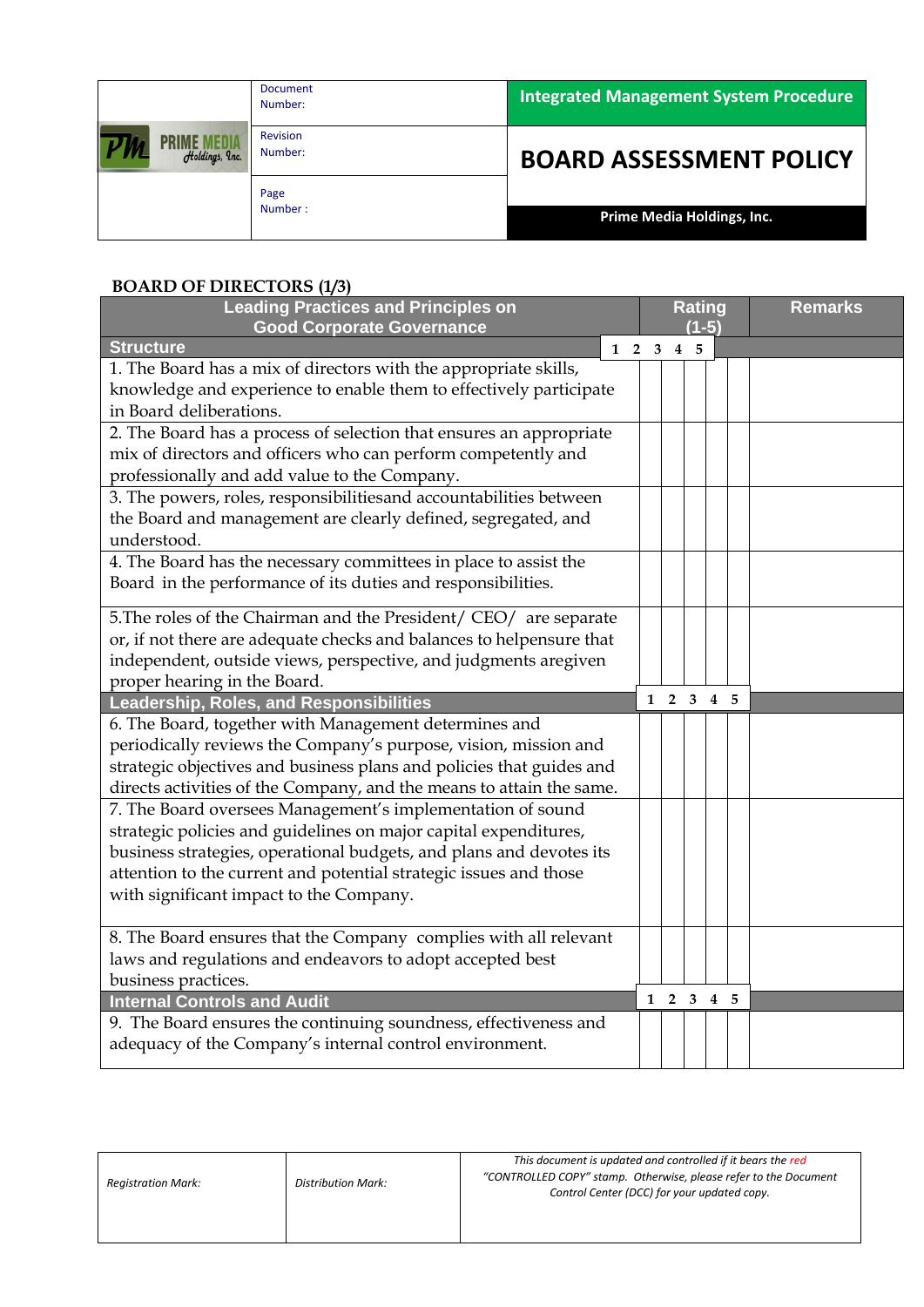|                | <b>Document</b><br>Number: | <b>Integrated Management System Procedure</b> |
|----------------|----------------------------|-----------------------------------------------|
| Holdings, Inc. | Revision<br>Number:        | <b>BOARD ASSESSMENT POLICY</b>                |
|                | Page<br>Number:            | Prime Media Holdings, Inc.                    |

| 10. The Board ensures the integrity of its financial and accounting    |            |            |                     |                   |  |
|------------------------------------------------------------------------|------------|------------|---------------------|-------------------|--|
| systems and that the Company has an internal audit system that can     |            |            |                     |                   |  |
| reasonably assure that the Company's key organizational and            |            |            |                     |                   |  |
| operational controls are complied with and duly reported and           |            |            |                     |                   |  |
| addressed.                                                             |            |            |                     |                   |  |
| 11. The Board ensures that the Company has an independent              |            |            |                     |                   |  |
| audit mechanism for the proper audit and review of financial           |            |            |                     |                   |  |
| statements by independent auditors.                                    |            |            |                     |                   |  |
| <b>Code of Conduct and Other Corporate Governance Policies</b>         |            | $1\quad 2$ |                     | $3\quad 4\quad 5$ |  |
| 12. The Board understands and actively promotes the Company's          |            |            |                     |                   |  |
| principles andvalues though a written Code of BusinessConduct and      |            |            |                     |                   |  |
| Ethics (the "Code of Conduct") to be followed by the Board, CEO,       |            |            |                     |                   |  |
| officers and employees as well as formal system to monitor             |            |            |                     |                   |  |
| compliance with the Code of Conduct and a formal channel to allow      |            |            |                     |                   |  |
| employees to report unethical conduct.                                 |            |            |                     |                   |  |
| 13. There are appropriate policies and procedures governing related    |            |            |                     |                   |  |
| party transactions, conflict of interests, and guidelines and          |            |            |                     |                   |  |
| provisions prohibiting the Company whether directly or indirectly      |            |            |                     |                   |  |
| from granting loans to directors, officers or employees.               |            |            |                     |                   |  |
| 14. The Board ensures that the directors are, as required or necessary |            |            |                     |                   |  |
| or upon request of such directors, trained on corporate governance     |            |            |                     |                   |  |
| leading practices and principles by competent and recognized           |            |            |                     |                   |  |
| experts in the field, which may include institutional training         |            |            |                     |                   |  |
| providers accredited or recognized bythe Philippine SEC.               |            |            |                     |                   |  |
| <b>Independence</b>                                                    | $1\quad 2$ |            | $3\quad 4\quad 5$   |                   |  |
| 15. The Board thinks and acts independently of, and is not             |            |            |                     |                   |  |
| undulyinfluenced by, the President / CEO, and/or                       |            |            |                     |                   |  |
| Management.                                                            |            |            |                     |                   |  |
| 16. The Board has a balance of executive and non-executive             |            |            |                     |                   |  |
| directors, including independent directors such that no individual or  |            |            |                     |                   |  |
| small group of individuals can dominate the Board's decision           |            |            |                     |                   |  |
| making.                                                                |            |            |                     |                   |  |
| 17. At least one (1) independent director is present in Board          |            |            |                     |                   |  |
| Meetings.                                                              |            |            |                     |                   |  |
| <b>Stewardship</b>                                                     |            |            | $1 \t2 \t3 \t4 \t5$ |                   |  |
| 18. The Board ensures that the company has a delegation of             |            |            |                     |                   |  |
| authorities and system(s) governing approvals and reporting, limits    |            |            |                     |                   |  |
|                                                                        |            |            |                     |                   |  |
| and levels, including its own delegated authority levels to the Board  |            |            |                     |                   |  |
| Committees and the CEO.                                                |            |            |                     |                   |  |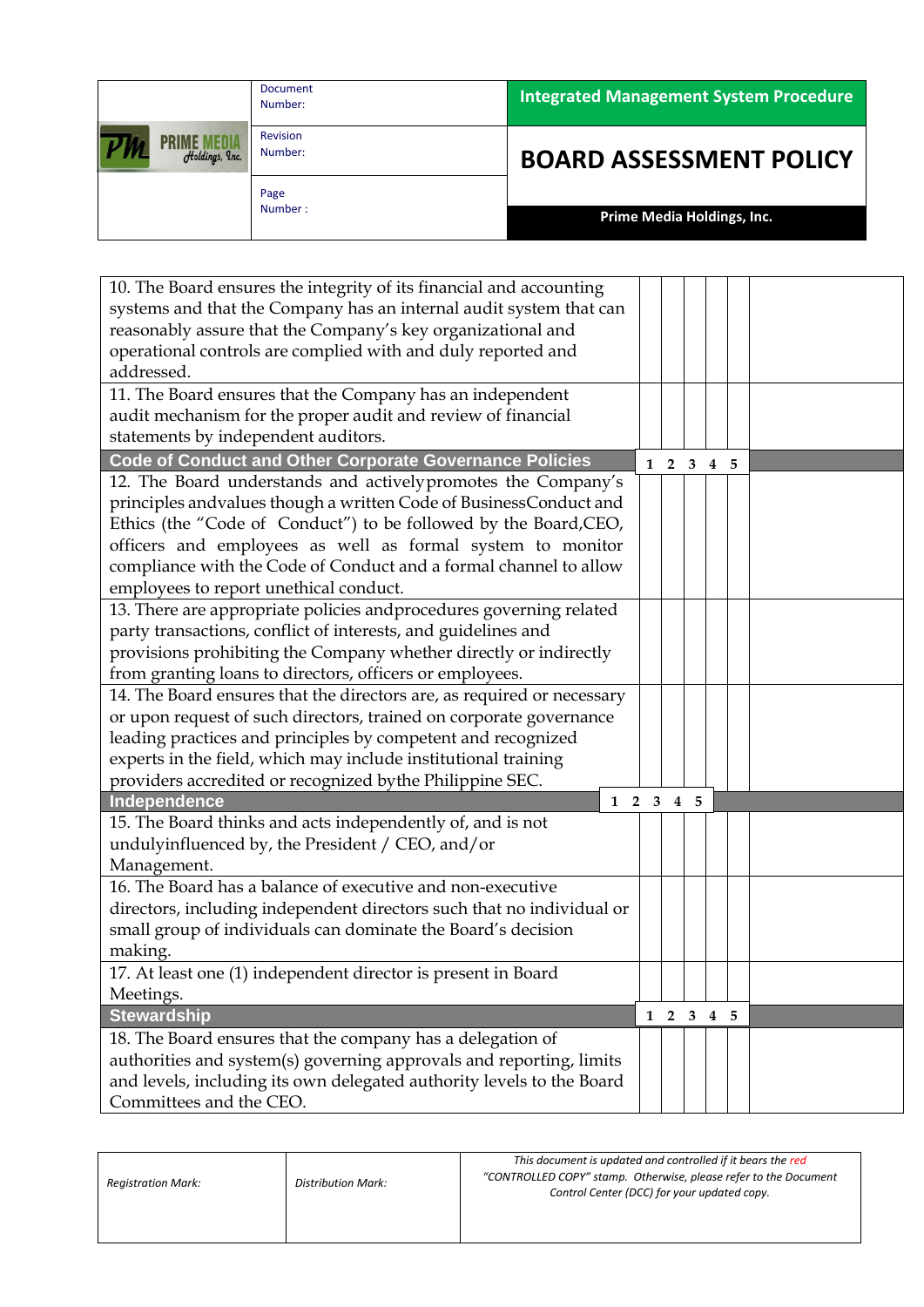|                | Document<br>Number: | <b>Integrated Management System Procedure</b> |
|----------------|---------------------|-----------------------------------------------|
| Holdings, Inc. | Revision<br>Number: | <b>BOARD ASSESSMENT POLICY</b>                |
|                | Page<br>Number:     | Prime Media Holdings, Inc.                    |

| 19. The Board approves strategic financial and non-financial          |                 |                     |  |  |  |
|-----------------------------------------------------------------------|-----------------|---------------------|--|--|--|
| objectives andpolicies, monitors their achievement against approved   |                 |                     |  |  |  |
| targets/performance to ensure the efficiency and effectiveness of the |                 |                     |  |  |  |
| Company, and maintains close oversight in the operations and          |                 |                     |  |  |  |
| financial aspects of the Company, .                                   |                 |                     |  |  |  |
| 20. The Board ensures the recruitment and retention of high           |                 |                     |  |  |  |
| potential and high performance key employees (through the             |                 |                     |  |  |  |
| President/ CEO and/or Management), that there is a professional       |                 |                     |  |  |  |
| development programs and competitive remuneration for                 |                 |                     |  |  |  |
| employees and officers, and provides for a succession plan for senior |                 |                     |  |  |  |
| management that the Board reviews.                                    |                 |                     |  |  |  |
| <b>Resources</b>                                                      |                 | $1 \t2 \t3 \t4 \t5$ |  |  |  |
| 21. The Board members have access to Management and                   |                 |                     |  |  |  |
| independent professional advice to enable them to discharge their     |                 |                     |  |  |  |
| duties.                                                               |                 |                     |  |  |  |
| 22. The (Office of the) Corporate Secretary has the primary role of   |                 |                     |  |  |  |
| supporting the Board and the Chairman.                                |                 |                     |  |  |  |
| 23. Presentations by staff, officers, key employees, or Board         |                 |                     |  |  |  |
| Committees are data driven and useful for decision-making.            |                 |                     |  |  |  |
|                                                                       |                 |                     |  |  |  |
| <b>Monitoring</b>                                                     |                 |                     |  |  |  |
| a.) Meetings                                                          | $1\ 2\ 3\ 4\ 5$ |                     |  |  |  |
| 24. The Board schedules and holds regular meetings and convenes       |                 |                     |  |  |  |
| specialmeetings when required by business exigencies.                 |                 |                     |  |  |  |
|                                                                       |                 |                     |  |  |  |
|                                                                       |                 |                     |  |  |  |
| 25. At least one independent director is always in attendance in all  |                 |                     |  |  |  |
| Board meetings.                                                       |                 |                     |  |  |  |
| 26. The Board receives in a timely manner such materials and          |                 |                     |  |  |  |
| information it needs to fulfill its responsibilities which includes   |                 |                     |  |  |  |
| clearly minuted Board meetings.                                       |                 |                     |  |  |  |
| <b>Monitoring:</b>                                                    | 1 2 3 4 5       |                     |  |  |  |
| b.) Performance Assessment                                            |                 |                     |  |  |  |
| 27. The Board ensures that there are mechanisms to monitor its        |                 |                     |  |  |  |
| performance and that of its Committees and individual                 |                 |                     |  |  |  |
| members.                                                              |                 |                     |  |  |  |
| 28. The Board has its own succession and development plans which      |                 |                     |  |  |  |
| reflect theresults of performance evaluations.                        |                 |                     |  |  |  |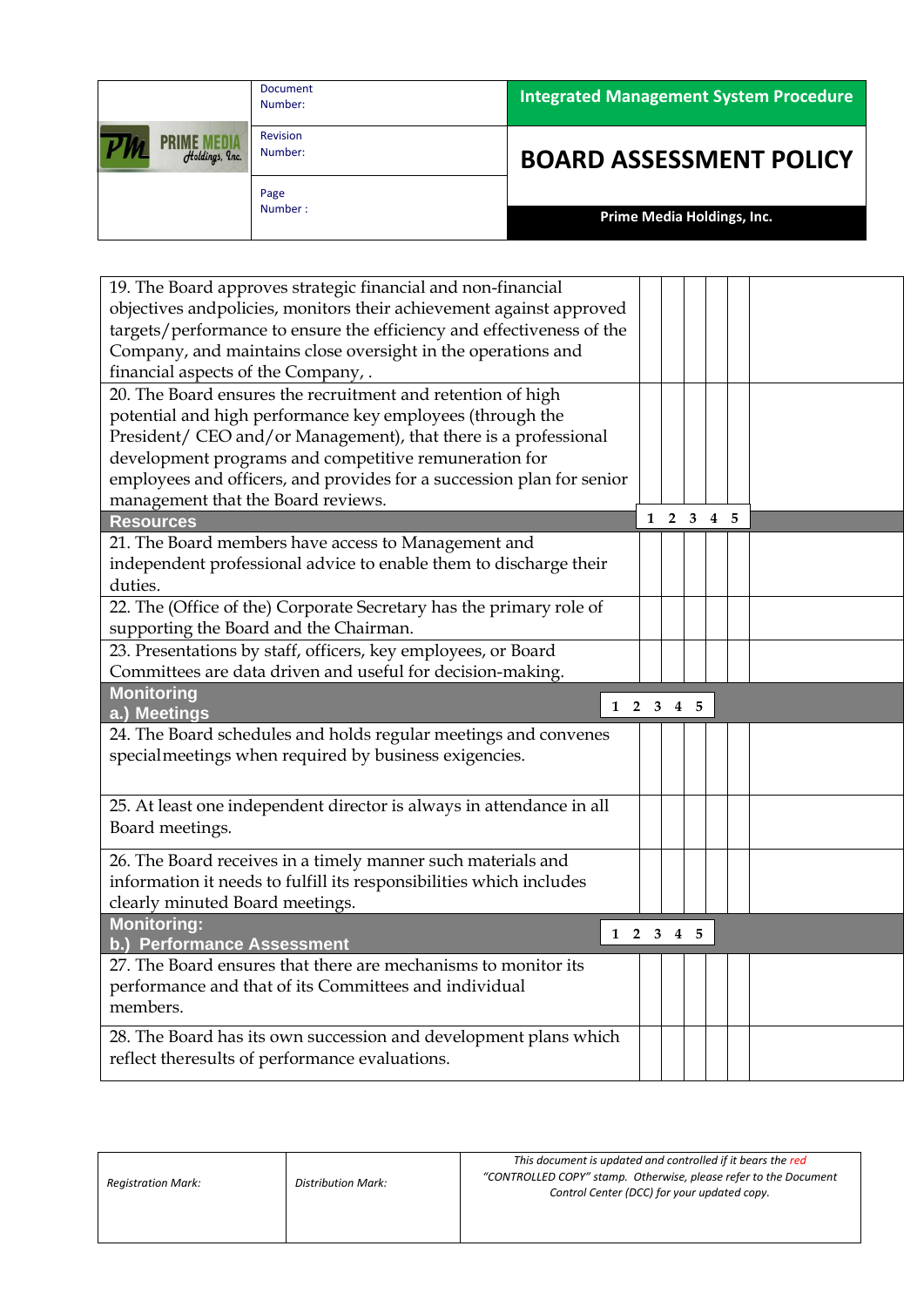|                                      | <b>Document</b><br>Number: | <b>Integrated Management System Procedure</b> |
|--------------------------------------|----------------------------|-----------------------------------------------|
| <b>PRIME MEDIA</b><br>Holdings, Inc. | <b>Revision</b><br>Number: | <b>BOARD ASSESSMENT POLICY</b>                |
|                                      | Page<br>Number:            | Prime Media Holdings, Inc.                    |

| 29. Overall, the Board and the Board Committees are<br>contributing to the success of the Company.                                                                                                                                   |              |                |      |                |   |  |
|--------------------------------------------------------------------------------------------------------------------------------------------------------------------------------------------------------------------------------------|--------------|----------------|------|----------------|---|--|
| <b>Reporting and Disclosures</b><br>$1\quad 2$                                                                                                                                                                                       | 3            | $\overline{4}$ | $-5$ |                |   |  |
| 30. The Company has a clear policy on communicating or relating<br>with its various shareholders.                                                                                                                                    |              |                |      |                |   |  |
| 31. The Board oversees the regular and timely reviews, approval<br>and communication of the financial reports, key corporate activities<br>and other material disclosures and statements of the Company to<br>its stakeholders.      |              |                |      |                |   |  |
| 32. The Board promotes and ensures a culture of openness and<br>transparency in the Company.                                                                                                                                         |              |                |      |                |   |  |
|                                                                                                                                                                                                                                      |              |                |      |                |   |  |
| <b>Shareholders' Benefits</b>                                                                                                                                                                                                        | $\mathbf{1}$ | $\overline{2}$ | 3    | $\overline{4}$ | 5 |  |
| 33. The Board Ensures that the Company has an existing mechanism<br>which promotes stockholders' rights and ensures that the Company<br>timely provides stockholders with relevant and timely information<br>prior to such meetings. |              |                |      |                |   |  |
| 34. The Company has in place an investor relations program that<br>will keepstockholders and investors informed of important<br>developments in the Company.                                                                         |              |                |      |                |   |  |

**Please provide any additional comments about Board performance and functioning (where appropriate please reference the applicable number):** 

**Please provide suggestions for areas of improvements (where appropriate please reference the applicable number):** 

**\_\_\_\_\_\_\_\_\_\_\_\_\_\_\_\_\_\_\_\_\_\_\_\_\_\_\_\_\_\_\_\_\_\_\_\_\_\_\_\_\_\_\_\_\_\_\_\_\_\_\_\_\_\_\_\_\_\_\_\_\_\_\_\_\_\_\_\_\_\_\_\_\_\_\_\_\_\_\_\_\_\_\_\_\_**

**\_\_\_\_\_\_\_\_\_\_\_\_\_\_\_\_\_\_\_\_\_\_\_\_\_\_\_\_\_\_\_\_\_\_\_\_\_\_\_\_\_\_\_\_\_\_\_\_\_\_\_\_\_\_\_\_\_\_\_\_\_\_\_\_\_\_\_\_\_\_\_\_\_\_\_\_\_\_\_\_\_\_\_\_\_**

| <b>Registration Mark:</b> | <b>Distribution Mark:</b> | This document is updated and controlled if it bears the red<br>"CONTROLLED COPY" stamp. Otherwise, please refer to the Document<br>Control Center (DCC) for your updated copy. |
|---------------------------|---------------------------|--------------------------------------------------------------------------------------------------------------------------------------------------------------------------------|
|                           |                           |                                                                                                                                                                                |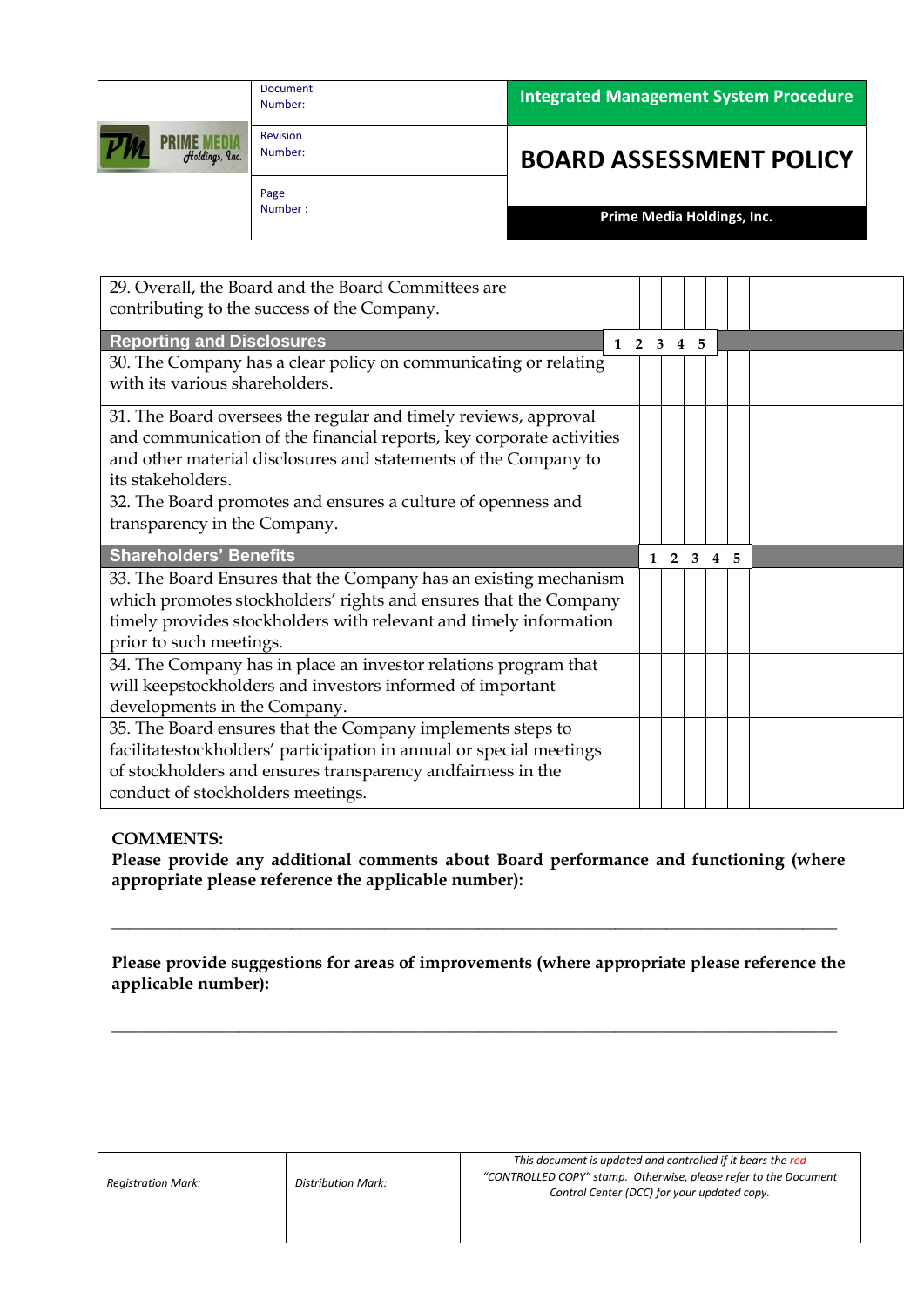|                | <b>Document</b><br>Number: | <b>Integrated Management System Procedure</b> |
|----------------|----------------------------|-----------------------------------------------|
| Holdings, Inc. | Revision<br>Number:        | <b>BOARD ASSESSMENT POLICY</b>                |
|                | Page<br>Number:            | Prime Media Holdings, Inc.                    |

## **CHAIRMAN OF THE BOARD (2/3)**

|    | <b>Corporate Governance</b>                                                                                                                                                                                                                                                                                                         |  |            |       | <b>Rating</b><br>$(1-5)$ | <b>Remarks</b> |
|----|-------------------------------------------------------------------------------------------------------------------------------------------------------------------------------------------------------------------------------------------------------------------------------------------------------------------------------------|--|------------|-------|--------------------------|----------------|
|    |                                                                                                                                                                                                                                                                                                                                     |  | $1\quad 2$ | 3 4 5 |                          |                |
| 1. | The Chairman ensures that the meetings of the Board are held in<br>accordance with the Corporation's by-laws and its amendment/s,<br>or as the Chairman may deem necessary;                                                                                                                                                         |  |            |       |                          |                |
| 2. | The Chairman supervises the preparation of the agenda of the<br>meeting in coordination with the Corporate Secretary, taking into<br>consideration the suggestions of the President, Management and<br>the directors;                                                                                                               |  |            |       |                          |                |
| 3. | The Chairman maintains qualitative and timely lines of<br>communication and information between the Board and<br>Management;                                                                                                                                                                                                        |  |            |       |                          |                |
| 4. | The Chairman makes certain that the meeting's agenda focuses on<br>strategic matters, including the overall risk appetite of the<br>Corporation, taking into account the developments in the business<br>and regulatory environments, key governance concerns, and<br>contentious issues that will significantly affect operations; |  |            |       |                          |                |
| 5. | The Chairman guarantees that the Board receives accurate, timely,<br>relevant, insightful, concise, and clear information to enable it to<br>make sound decisions;                                                                                                                                                                  |  |            |       |                          |                |
|    | 6. Facilitate discussions on key issues by fostering an environment<br>conducive for constructive debate and leveraging on the skills and<br>expertise of individual directors;                                                                                                                                                     |  |            |       |                          |                |
|    | 7. Ensure that the Board sufficiently challenges and inquires on<br>reports submitted and representations made by Management;                                                                                                                                                                                                       |  |            |       |                          |                |
| 8. | Assure the conduct of proper orientation for first-time directors<br>and continuing training opportunities for all directors; and                                                                                                                                                                                                   |  |            |       |                          |                |
| 9. | Make sure that performance of the Board is evaluated at least once<br>a year and discussed or followed up on if necessary                                                                                                                                                                                                           |  |            |       |                          |                |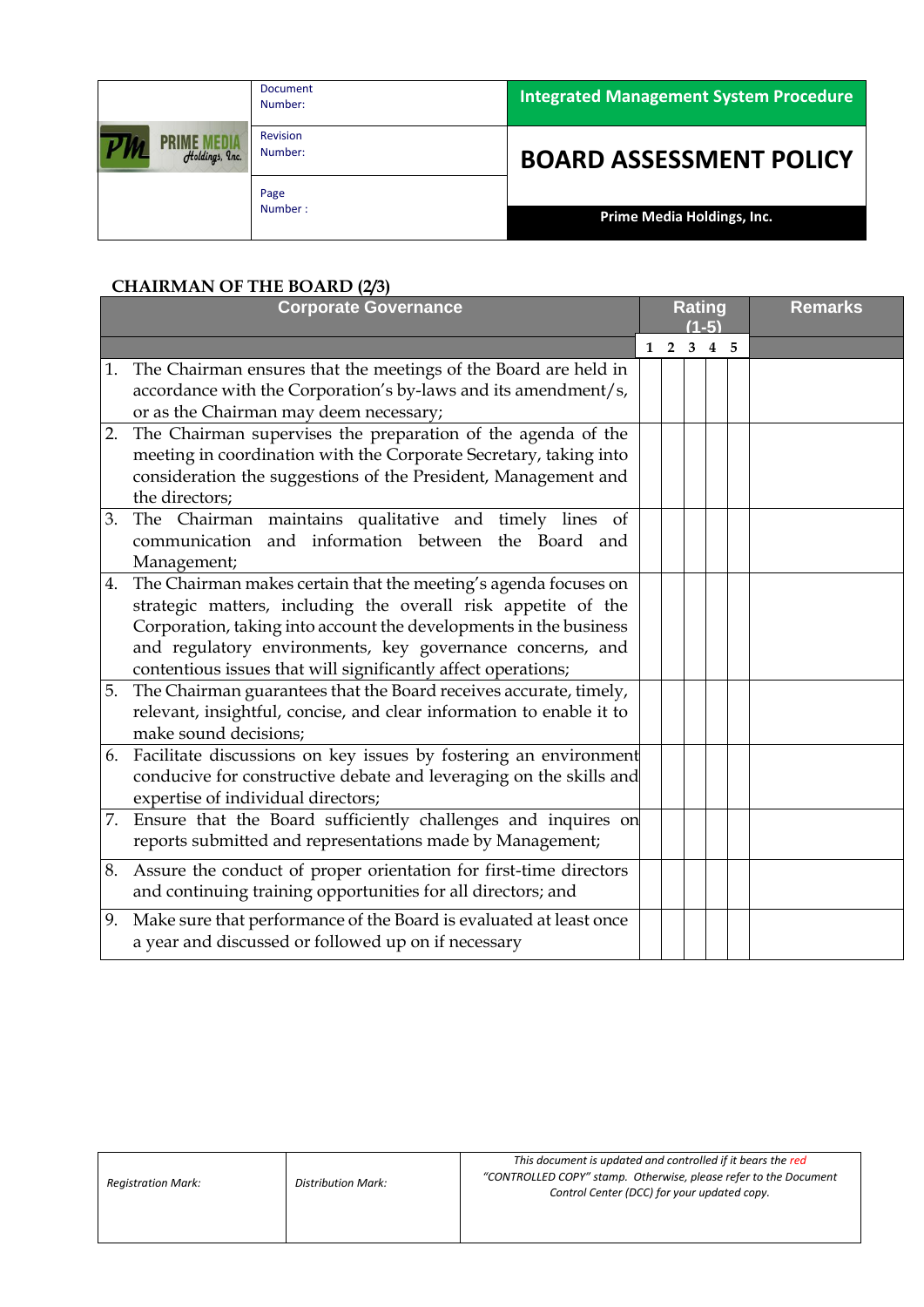|                | <b>Document</b><br>Number: | Integrated Management System Procedure |
|----------------|----------------------------|----------------------------------------|
| Holdings, Inc. | Revision<br>Number:        | <b>BOARD ASSESSMENT POLICY</b>         |
|                | Page<br>Number:            | Prime Media Holdings, Inc.             |

**Please provide any additional comments about the Chairman's performance and functioning (where appropriate please reference the applicable number):** 

**Please provide suggestions for areas of improvements (where appropriate please reference the applicable number):** 

**\_\_\_\_\_\_\_\_\_\_\_\_\_\_\_\_\_\_\_\_\_\_\_\_\_\_\_\_\_\_\_\_\_\_\_\_\_\_\_\_\_\_\_\_\_\_\_\_\_\_\_\_\_\_\_\_\_\_\_\_\_\_\_\_\_\_\_\_\_\_\_\_\_\_\_\_\_\_\_\_\_\_\_\_\_**

**\_\_\_\_\_\_\_\_\_\_\_\_\_\_\_\_\_\_\_\_\_\_\_\_\_\_\_\_\_\_\_\_\_\_\_\_\_\_\_\_\_\_\_\_\_\_\_\_\_\_\_\_\_\_\_\_\_\_\_\_\_\_\_\_\_\_\_\_\_\_\_\_\_\_\_\_\_\_\_\_\_\_\_\_\_**

## **INDIVIDUAL BOARD MEMBER (3/3)**

| <b>Corporate Governance</b>                                                |  |            |   | <b>Rating</b><br>$(1-5)$ | <b>Remarks</b> |  |  |  |
|----------------------------------------------------------------------------|--|------------|---|--------------------------|----------------|--|--|--|
|                                                                            |  | $1\quad 2$ | 3 | 4 5                      |                |  |  |  |
| 1. I understand the mission, vision, values, strategic goals, and          |  |            |   |                          |                |  |  |  |
| objectives of the Company and I am aware of my role and functions as       |  |            |   |                          |                |  |  |  |
| a Board member.                                                            |  |            |   |                          |                |  |  |  |
| 2. I act in a manner characterized by transparency, accountability,        |  |            |   |                          |                |  |  |  |
| integrity and fairness fully aware that the office of a director is one of |  |            |   |                          |                |  |  |  |
| trust and confidence.                                                      |  |            |   |                          |                |  |  |  |
| 3. As a member of the Board, I consciously and deliberately avoid          |  |            |   |                          |                |  |  |  |
| engaging in any transaction or situation where a potential conflict of     |  |            |   |                          |                |  |  |  |
| interests with the Company exists and if such a potential conflict         |  |            |   |                          |                |  |  |  |
| appears, I immediately disclose the situation to the rest of the Board.    |  |            |   |                          |                |  |  |  |
| 4. I devote sufficient time and attention necessary to materials           |  |            |   |                          |                |  |  |  |
| provided to me so that I may properly discharge and effectively            |  |            |   |                          |                |  |  |  |
| perform my duties and responsibilities as a member of the                  |  |            |   |                          |                |  |  |  |
| Board.                                                                     |  |            |   |                          |                |  |  |  |
| 5. I keep myself updated on developments in the Company,                   |  |            |   |                          |                |  |  |  |
| including its financial andoperational performance.                        |  |            |   |                          |                |  |  |  |
| 6. I exercise independent judgment.                                        |  |            |   |                          |                |  |  |  |
| 7. I have a working knowledge of the statutory and regulatory              |  |            |   |                          |                |  |  |  |
| requirements affecting the Company, including the contents of its          |  |            |   |                          |                |  |  |  |
| Articles of Incorporation and By-Laws, the requirements of the SEC,        |  |            |   |                          |                |  |  |  |
| and where applicable, the requirements of other regulatory agencies.       |  |            |   |                          |                |  |  |  |
| 8. I observe confidentiality of non-public information acquired by         |  |            |   |                          |                |  |  |  |
| reason of myposition as a director.                                        |  |            |   |                          |                |  |  |  |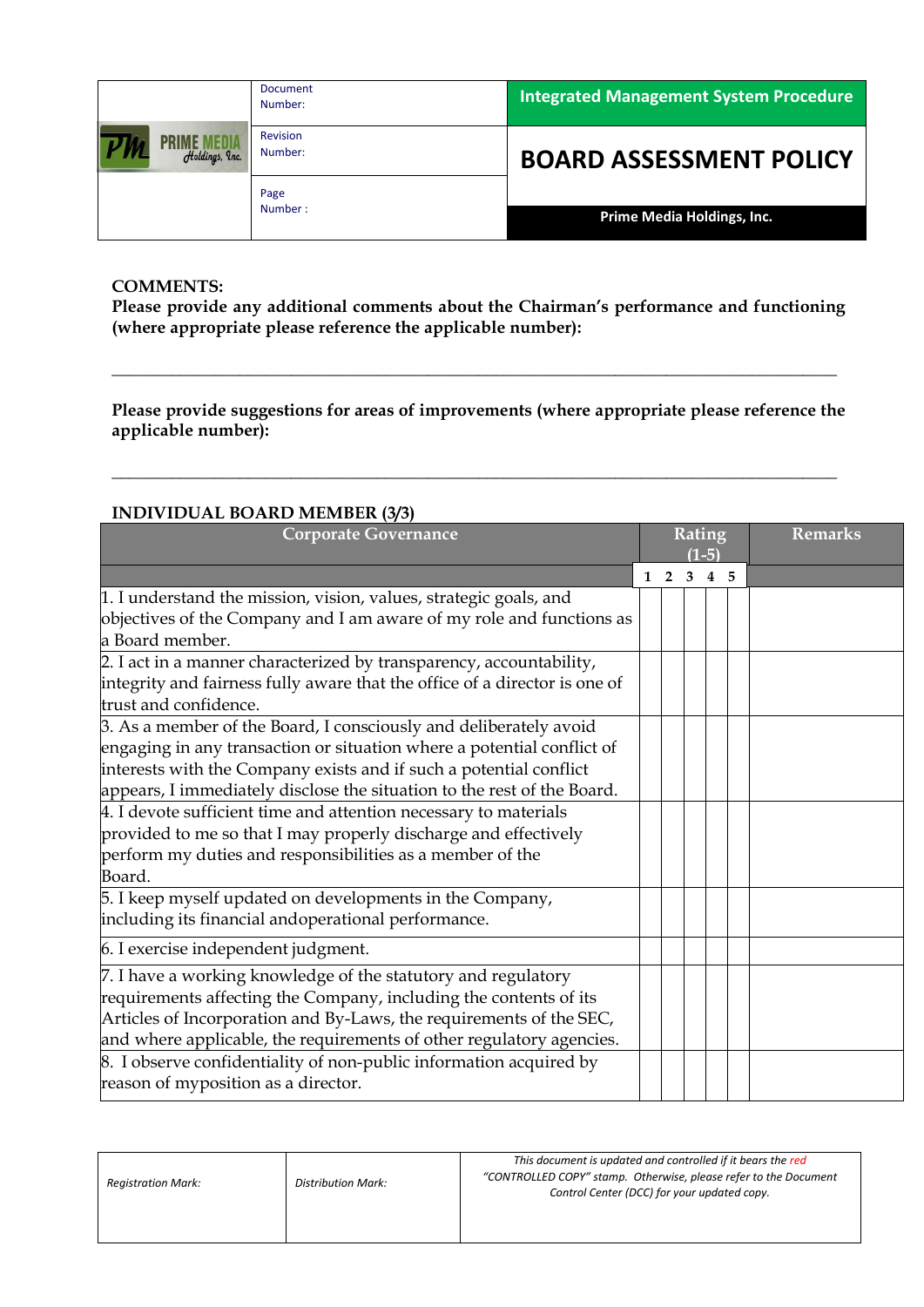|                | <b>Document</b><br>Number: | <b>Integrated Management System Procedure</b> |
|----------------|----------------------------|-----------------------------------------------|
| Holdings, Inc. | Revision<br>Number:        | <b>BOARD ASSESSMENT POLICY</b>                |
|                | Page<br>Number:            | Prime Media Holdings, Inc.                    |

| 9. I attend all board meetings except when prevented by justifiable |  |  |  |
|---------------------------------------------------------------------|--|--|--|
| cause.                                                              |  |  |  |
| 10. I actively participate in board discussions and deliberations.  |  |  |  |

**Please provide any additional comments about Board performance and functioning (where appropriate please reference the applicable number):** 

**\_\_\_\_\_\_\_\_\_\_\_\_\_\_\_\_\_\_\_\_\_\_\_\_\_\_\_\_\_\_\_\_\_\_\_\_\_\_\_\_\_\_\_\_\_\_\_\_\_\_\_\_\_\_\_\_\_\_\_\_\_\_\_\_\_\_\_\_\_\_\_\_\_\_\_\_\_\_\_\_\_\_\_\_\_**

**Please provide suggestions for areas of improvements (where appropriate please reference the applicable number):** 

**\_\_\_\_\_\_\_\_\_\_\_\_\_\_\_\_\_\_\_\_\_\_\_\_\_\_\_\_\_\_\_\_\_\_\_\_\_\_\_\_\_\_\_\_\_\_\_\_\_\_\_\_\_\_\_\_\_\_\_\_\_\_\_\_\_\_\_\_\_\_\_\_\_\_\_\_\_\_\_\_\_\_\_\_\_**

**Do you have comments about this questionnaire or self-evaluation process? Are there other questions we should be asking?** 

**\_\_\_\_\_\_\_\_\_\_\_\_\_\_\_\_\_\_\_\_\_\_\_\_\_\_\_\_\_\_\_\_\_\_\_\_\_\_\_\_\_\_\_\_\_\_\_\_\_\_\_\_\_\_\_\_\_\_\_\_\_\_\_\_\_\_\_\_\_\_\_\_\_\_\_\_\_\_\_\_\_\_\_\_\_**

**PRINTED NAME AND SIGNATURE DATE: \_\_\_\_\_\_\_\_\_\_\_\_\_\_\_\_\_\_\_\_\_**

**-END OF BOARD ASSESSMENT-**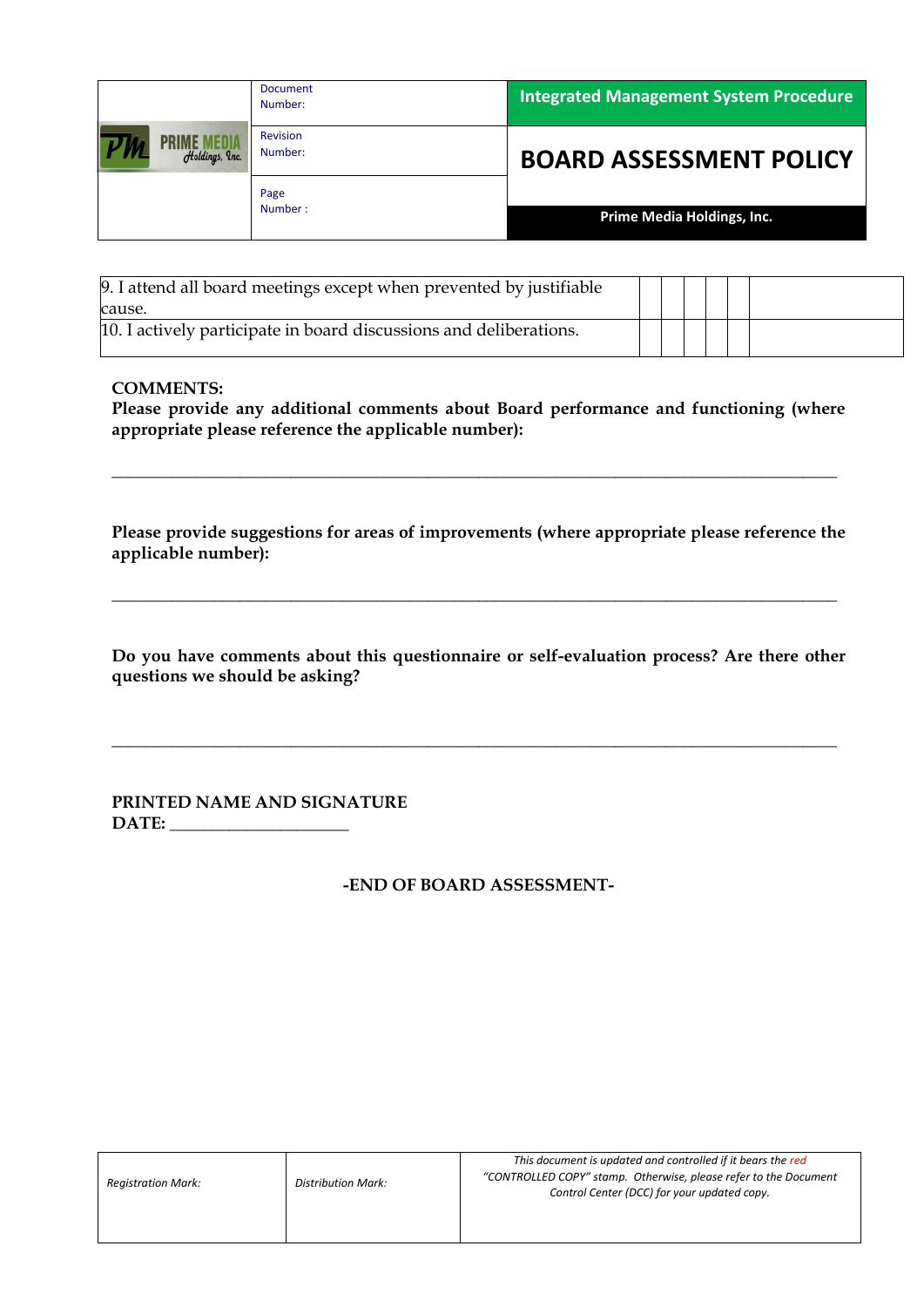|                | <b>Document</b><br>Number: | <b>Integrated Management System Procedure</b> |  |  |  |  |  |
|----------------|----------------------------|-----------------------------------------------|--|--|--|--|--|
| Holdings, Inc. | Revision<br>Number:        | <b>BOARD ASSESSMENT POLICY</b>                |  |  |  |  |  |
|                | Page<br>Number:            | Prime Media Holdings, Inc.                    |  |  |  |  |  |

### **ANNEX B: BOARD COMMITTEE Self-Assessment Questionnaire**

| <b>Board Committee:</b>  |  |
|--------------------------|--|
| Board Committee Member's |  |
| Name:                    |  |
| Designation:             |  |
| Period Covered:          |  |

Dear Committee Member,

Please find below the self-assessment worksheet to be rated based on a 1 to 5 scaling as. follows:

| <u>Rating</u> | <b>Remarks</b>           |
|---------------|--------------------------|
|               | <b>Strongly Agree</b>    |
|               | Agree                    |
| 3             | <b>Neutral</b>           |
| 2             | <b>Disagree</b>          |
|               | <b>Strongly Disagree</b> |

Kindly put a check under your score in the "RATING" column below. A REMARKS column is also provided if have further comments to the one initially stated.

| <b>Structure   Responsibilities   Governance</b>                          | <b>Rating</b><br>(1-5) |   | <b>Remarks</b> |  |
|---------------------------------------------------------------------------|------------------------|---|----------------|--|
|                                                                           |                        | 3 | 4 5            |  |
| 1. The size or number, qualifications, skills, knowledge, and attributes, |                        |   |                |  |
| and diversity (composition) of the members, is adequate for the role,     |                        |   |                |  |
| functions, and expected work load of the Committee.                       |                        |   |                |  |
| 2. The number of meetings or frequency, length, and depth of              |                        |   |                |  |
| discussion is commensurate to the work program and functions of           |                        |   |                |  |
| the Committee and ultimately contributes or adds value to the             |                        |   |                |  |
| decision-making of the Board.                                             |                        |   |                |  |
| 3. There is a schedule of regular meetings for the year which maps        |                        |   |                |  |
| the agenda items for the Committee's deliberations and the quality of     |                        |   |                |  |
| meeting materials sufficiently enables the Committee to deliberate        |                        |   |                |  |
| on material information for said meetings.                                |                        |   |                |  |